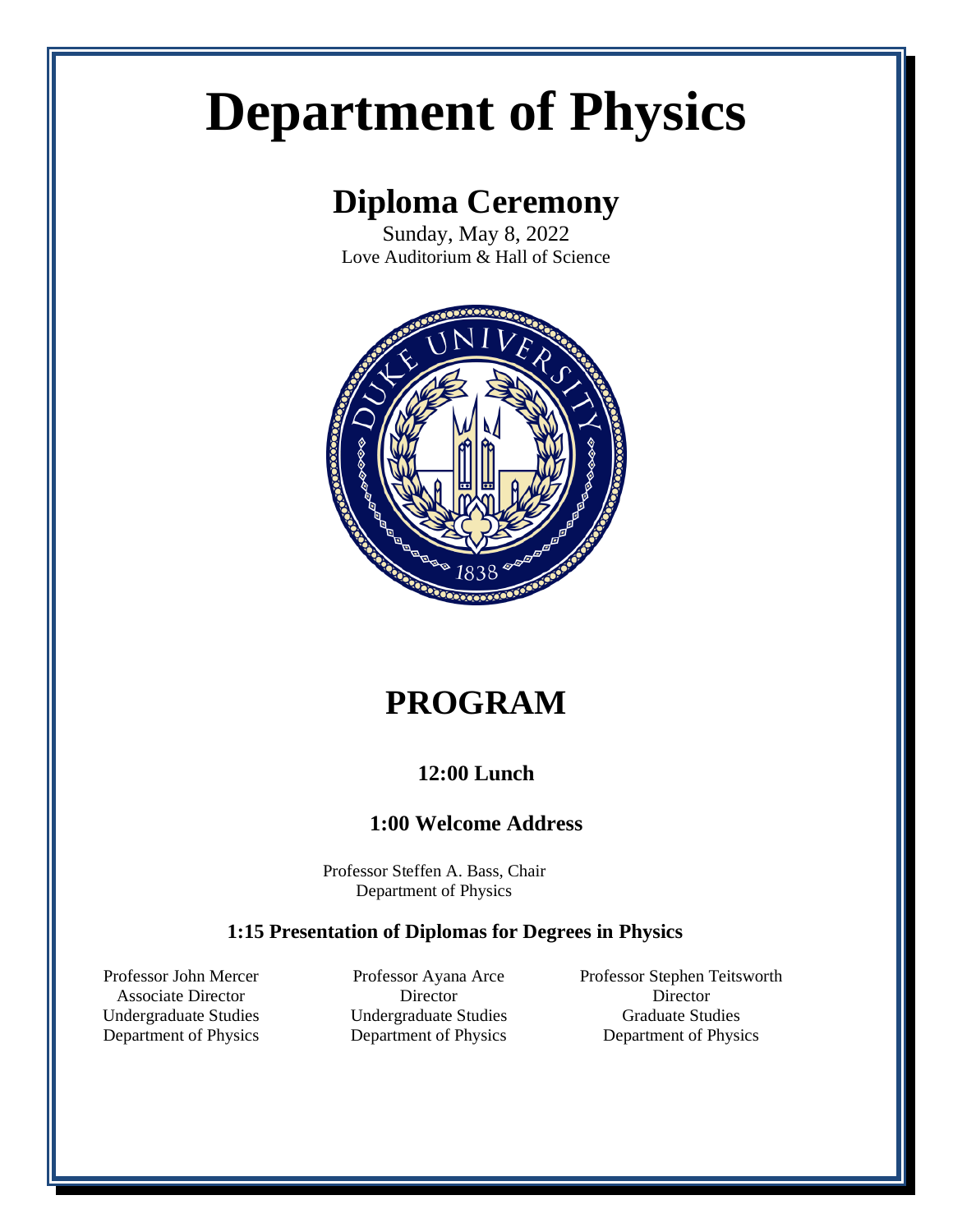#### **FIRST MAJORS IN BIOPHYSICS**

Aliyah Habashy

#### **FIRST MAJORS IN PHYSICS**

Yasa Mirza Baig Aryil Liam Bechtel❖❖ ΣΠΣ Natalia Escobar Elliott M Kauffman❖ ΣΠΣ Zoe Kona Qiyao Liang❖❖ ΣΠΣ Sergio Macias-Vazquez

Jieran Shen ❖❖ΣΠΣ Edvards Tomass Sneps Devon Jared Valdez Ling Hong Winston Yau Jason Yu Junzhe Zhou❖❖

#### **MINORS IN PHYSICS**

James Robert Arnold Jr. Ethan Macauley Austin Daniel Behrens

Eilam Doron Florence Liu Ashley Nicole Russell

#### **GRADUATION WITH DISTINCTION IN PHYSICS**

**Elise M Kauffman**: Graduation with High Distinction (Advisor: Ayana Arce) - *Analysis of a Novel Jet Tagging Technique for Emerging Jets in LHC Collisions*

**Qiyao Liang**: Graduation with High Distinction (Advisor: Kenneth Brown) - *Robust Control in Trapped-ion Quantum Computers*

**Jieran Shen**: Graduation with High Distinction (Advisor: Kate Scholberg) - *Supernova Pointing Resolution of DUNE*

**Junzhe Zhou**: Graduation with High Distinction (Advisor: Michael Troxel) - *Measuring Galaxy as Intrinsic Alignment using DES 43 Catalog*

Graduation with Distinction – Requires a significant thesis with originality and thesis defense.

❖❖ Graduation with High Distinction – Highest Honor in Physics. Requires a thesis comparable to papers in peer reviewed journals and unanimous support from thesis committee members. ΣΠΣ Physics Honor Society

ΦΒΚ Phi Beta Kappa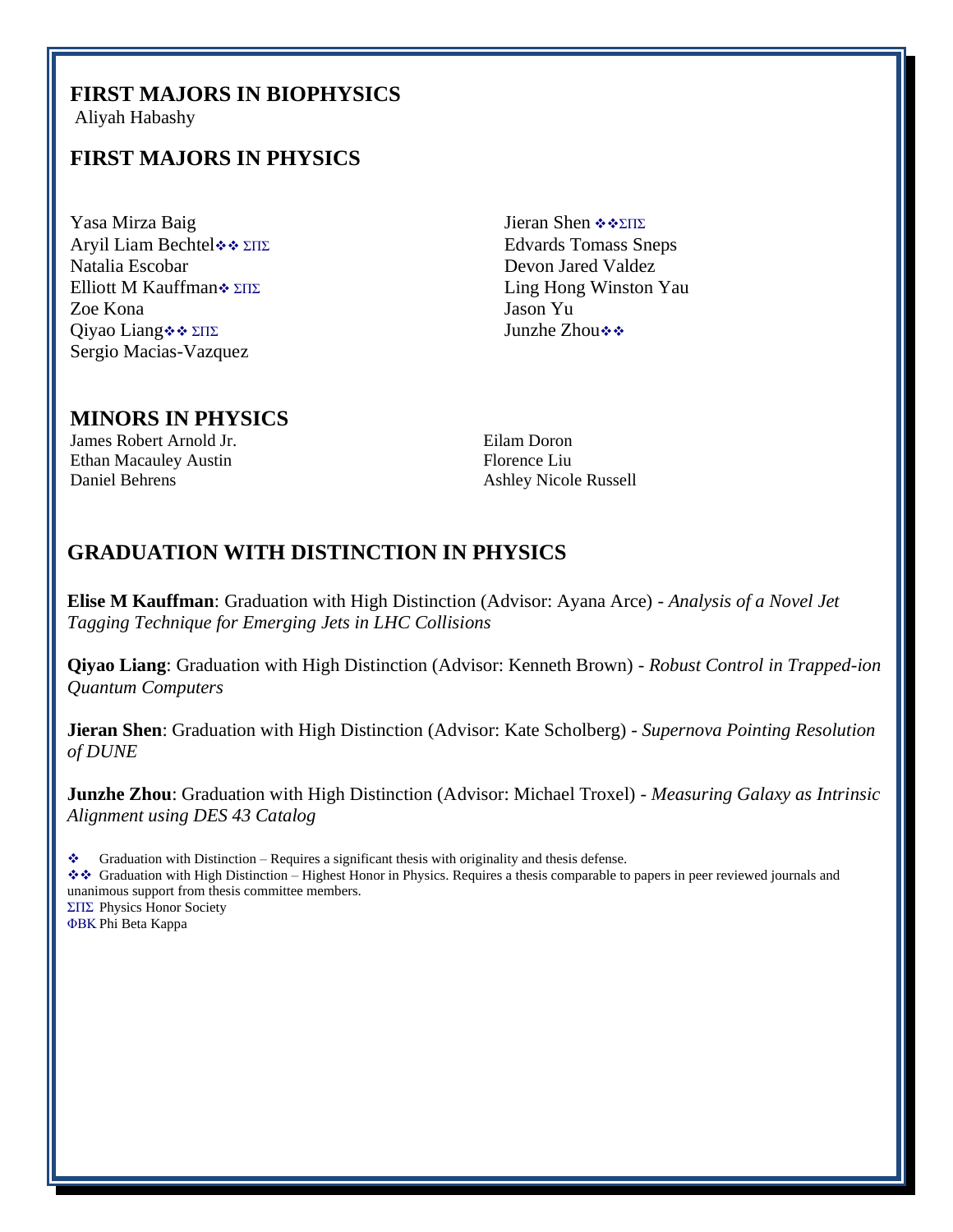### **MASTER OF ARTS IN PHYSICS**

Ge Chen

## **DOCTOR OF PHILOSOPHY IN PHYSICS**

**Summer 2021** Dr. Sarah Anne Brandsen Dr. Benjamin Hamm Dr. Ryan Henry Kozlowski Dr. Peifan Liu Dr. William Steinhardt Dr. Jonathon Yuly

**Fall 2021** Dr. Michael Eggeleston Dr. Samuel Carter Hedges Dr. Yuheng Liao Dr. Aaron Mahler Dr. Pingchuan Zhao

**Spring 2022** Dr. Ehthan Arnault Dr. Connor Awe Dr. Long Li Dr. Trevyn Larson Dr. Shobhit Sharma

#### **DOCTOR OF PHILOSOPHY DISSERTATION IN PHYSICS**

**Ethan Arnault:** [Advisor: Gleb Finkelstein] – *Out of Equilibrium Superconducting States in Graphene Multiterminal Josephson Junctions*

**Connor Awe:** [Advisor: Phillip Barbeau] – *Novel Technologies for Neutrino and Dark Matter Detection*

**Sarah Anne Brandsen:** [Co-Advisors: Arthur Robert Calderbank and Henry Pfister] – *Locally Adaptive Protocols for Quantum State Discrimination* 

**Michael Eggleston:** [Advisor: Ayana Arce] – *Searches for Vector Like Quarks Decaying to Ht, Zt or Wt in the Single Lepton Channel with the ATLAS Detector*

**Benjamin Isaac Hamm:** [Advisor: Hubert Bray} – *Scalar Field Wave Dark Matter and Galactic Halos*

**Samuel Carter Hedges:** [Advisor: Phillip Barbeau] – *Low Energy Neutrino-Nucleus Interactions at the Spallation Neutron Source*

**Ryan Henry Kozlowski**: [Advisor: Joshua Socolar] – *Mesoscale Forces and Grain Motion in Granular Media Exhibiting Stick-Slip Dynamics: Effect of Friction and Grain Shape*

**Trevyn Larson:** [Advisor: Gleb Finkelstein] – *AC Measurements of Graphene-Superconductor Devices*

**Long Li:** [Advisor: Phillip Barbeau] – *A Measurement of the Response of a High Purity Germanium Detector to Low-Energy Nuclear Recoils*

**Yuheng Liao:** [Advisor: Warren S. Warren] – *Understanding Photoexcited Charge Carrier Dynamics in Methylammonium Lead Iodide Perovskite Thin Films*

**Peifan Liu:** [Advisor: Ying Wu] – *Structured Light Generation in a Free-Electron Laser Oscillator*

**Aaron Lucas Mahler:** [Advisor: Weitao Yang} – *Wannier Functions and Their Role in Improving Density Functional Theory*